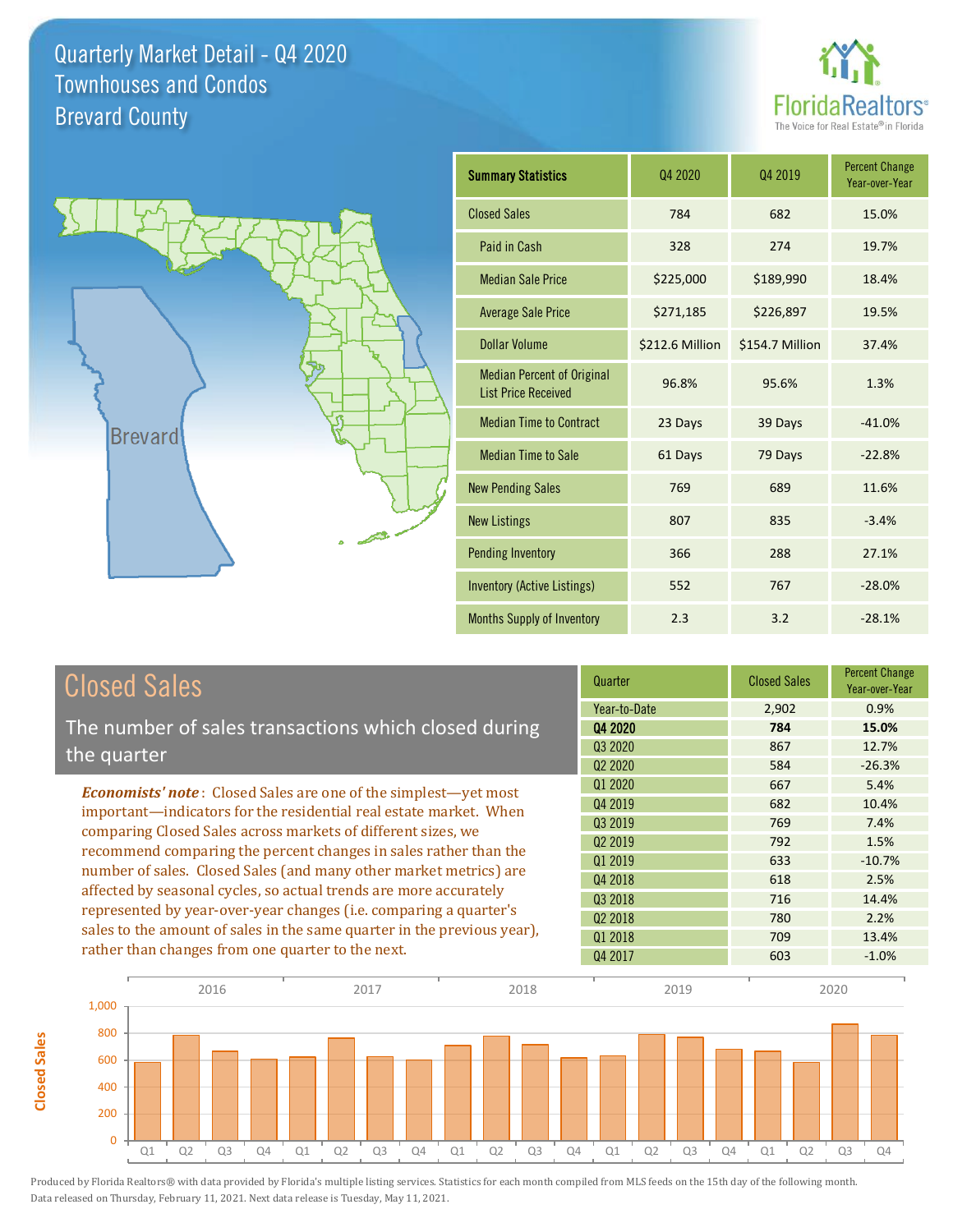**Cash Sales**



| Cash Sales                                                                     | Quarter             | <b>Cash Sales</b> | <b>Percent Change</b><br>Year-over-Year |
|--------------------------------------------------------------------------------|---------------------|-------------------|-----------------------------------------|
|                                                                                | Year-to-Date        | 1,274             | $-0.1%$                                 |
| The number of Closed Sales during the quarter in                               | Q4 2020             | 328               | 19.7%                                   |
| which buyers exclusively paid in cash                                          | Q3 2020             | 377               | 17.8%                                   |
|                                                                                | Q <sub>2</sub> 2020 | 257               | $-27.2%$                                |
|                                                                                | Q1 2020             | 312               | $-4.9%$                                 |
|                                                                                | Q4 2019             | 274               | $-10.2%$                                |
| <b>Economists' note:</b> Cash Sales can be a useful indicator of the extent to | 03 2019             | 320               | $-6.4%$                                 |
| which investors are participating in the market. Why? Investors are            | 02 2019             | 353               | $-9.9%$                                 |
| far more likely to have the funds to purchase a home available up front,       | Q1 2019             | 328               | $-17.4%$                                |
| whereas the typical homebuyer requires a mortgage or some other                | Q4 2018             | 305               | $-3.2%$                                 |
| form of financing. There are, of course, many possible exceptions, so          | Q3 2018             | 342               | 12.9%                                   |
| this statistic should be interpreted with care.                                | 02 2018             | 392               | $-2.5%$                                 |
|                                                                                | Q1 2018             | 397               | 6.1%                                    |
|                                                                                | Q4 2017             | 315               | $-8.7%$                                 |



# Cash Sales as a Percentage of Closed Sales

The percentage of Closed Sales during the quarter which were Cash Sales

*Economists' note* : This statistic is simply another way of viewing Cash Sales. The remaining percentages of Closed Sales (i.e. those not paid fully in cash) each quarter involved some sort of financing, such as mortgages, owner/seller financing, assumed loans, etc.



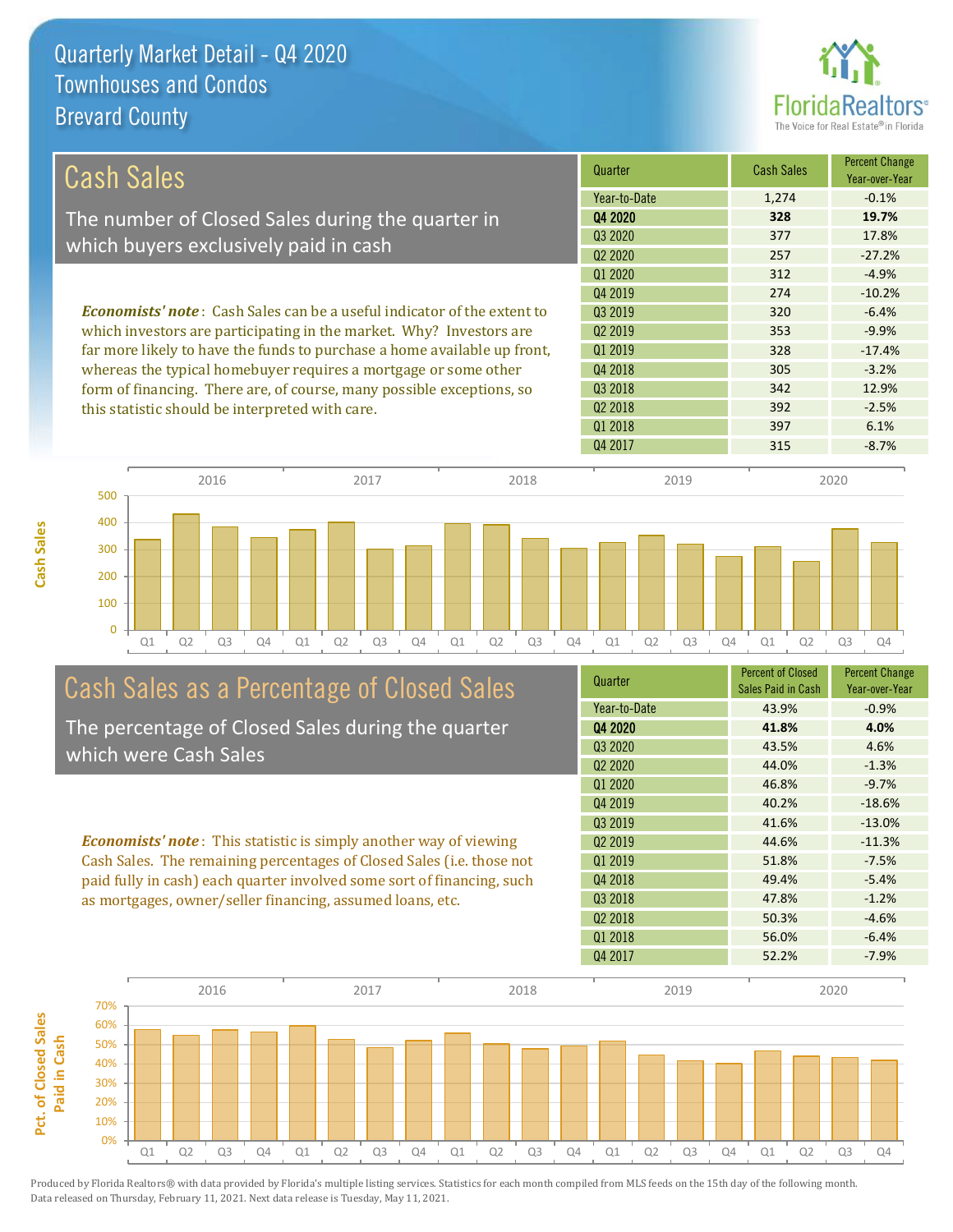

## Median Sale Price

The median sale price reported for the quarter (i.e. 50% of sales were above and 50% of sales were below)

*Economists' note* : Median Sale Price is our preferred summary statistic for price activity because, unlike Average Sale Price, Median Sale Price is not sensitive to high sale prices for small numbers of homes that may not be characteristic of the market area. Keep in mind that median price trends over time are not always solely caused by changes in the general value of local real estate. Median sale price only reflects the values of the homes that *sold* each quarter, and the mix of the types of homes that sell can change over time.

| Quarter                         | <b>Median Sale Price</b> | <b>Percent Change</b><br>Year-over-Year |
|---------------------------------|--------------------------|-----------------------------------------|
| Year-to-Date                    | \$210,000                | 13.1%                                   |
| Q4 2020                         | \$225,000                | 18.4%                                   |
| Q3 2020                         | \$210,000                | 12.3%                                   |
| Q <sub>2</sub> 20 <sub>20</sub> | \$203,000                | 7.3%                                    |
| Q1 2020                         | \$193,000                | 10.3%                                   |
| Q4 2019                         | \$189,990                | 8.6%                                    |
| Q3 2019                         | \$187,000                | 6.9%                                    |
| Q <sub>2</sub> 2019             | \$189,125                | 5.1%                                    |
| Q1 2019                         | \$175,000                | 10.8%                                   |
| Q4 2018                         | \$175,000                | 6.1%                                    |
| Q3 2018                         | \$174,950                | 9.3%                                    |
| Q <sub>2</sub> 2018             | \$180,000                | 12.5%                                   |
| Q1 2018                         | \$158,000                | 9.0%                                    |
| Q4 2017                         | \$165,000                | 13.8%                                   |



#### Average Sale Price

The average sale price reported for the quarter (i.e. total sales in dollars divided by the number of sales)

*Economists' note* : Usually, we prefer Median Sale Price over Average Sale Price as a summary statistic for home prices. However, Average Sale Price does have its uses—particularly when it is analyzed alongside the Median Sale Price. For one, the relative difference between the two statistics can provide some insight into the market for higher-end homes in an area.

| Quarter                         | <b>Average Sale Price</b> | <b>Percent Change</b><br>Year-over-Year |
|---------------------------------|---------------------------|-----------------------------------------|
| Year-to-Date                    | \$252,582                 | 12.0%                                   |
| Q4 2020                         | \$271,185                 | 19.5%                                   |
| Q3 2020                         | \$251,478                 | 15.0%                                   |
| Q <sub>2</sub> 20 <sub>20</sub> | \$238,664                 | 0.7%                                    |
| Q1 2020                         | \$244,338                 | 12.0%                                   |
| Q4 2019                         | \$226,897                 | 7.9%                                    |
| Q3 2019                         | \$218,645                 | 4.9%                                    |
| Q <sub>2</sub> 2019             | \$237,004                 | 8.7%                                    |
| 01 2019                         | \$218,116                 | 9.6%                                    |
| Q4 2018                         | \$210,373                 | 5.6%                                    |
| Q3 2018                         | \$208,460                 | 11.7%                                   |
| Q <sub>2</sub> 2018             | \$218,061                 | 13.1%                                   |
| Q1 2018                         | \$198,987                 | 8.2%                                    |
| Q4 2017                         | \$199,292                 | 8.4%                                    |



Produced by Florida Realtors® with data provided by Florida's multiple listing services. Statistics for each month compiled from MLS feeds on the 15th day of the following month. Data released on Thursday, February 11, 2021. Next data release is Tuesday, May 11, 2021.

**Average Sale Price**

**Average Sale Price**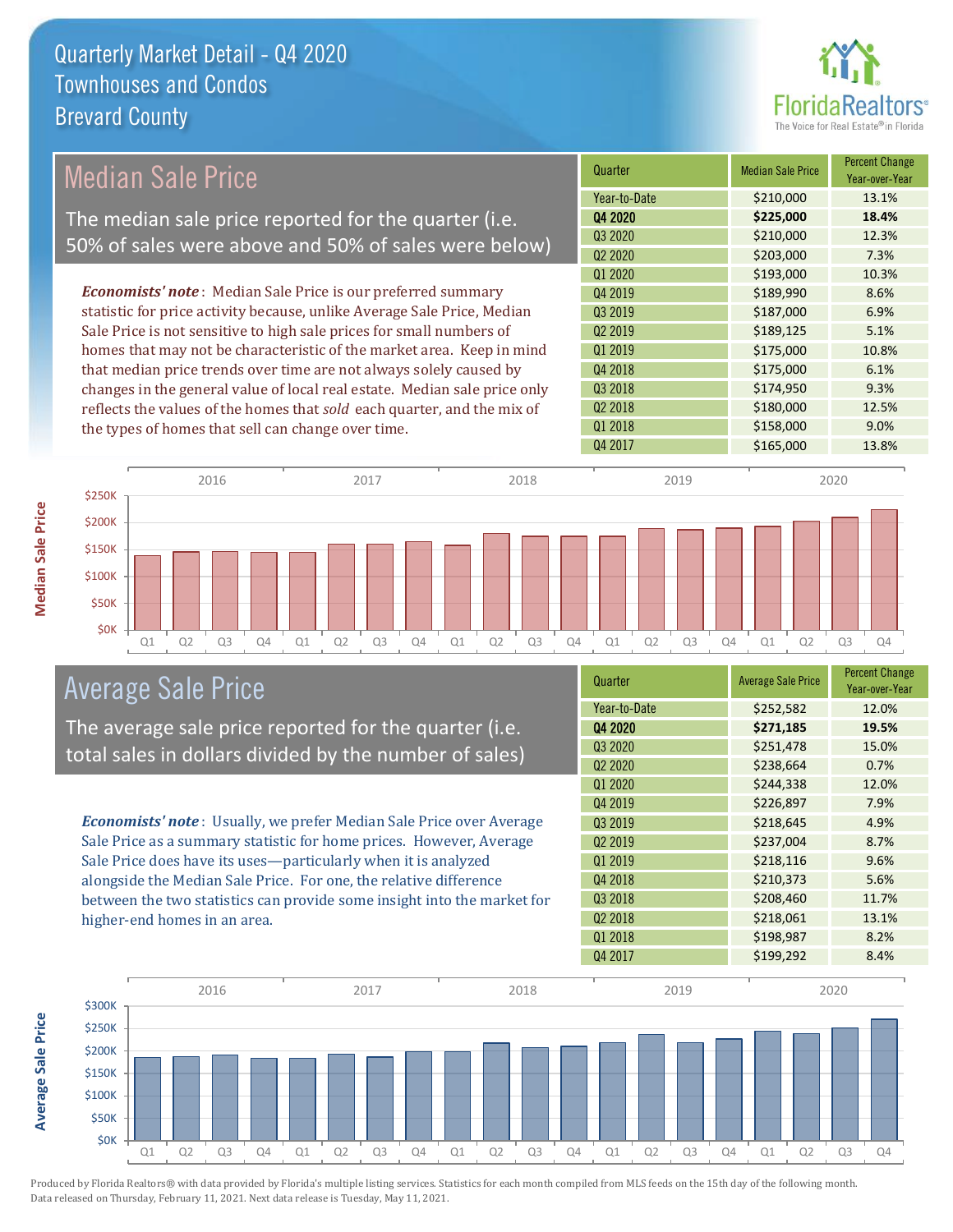**Dollar Volume**



| Dollar Volume                                                                | Quarter             | <b>Dollar Volume</b> | <b>Percent Change</b><br>Year-over-Year |
|------------------------------------------------------------------------------|---------------------|----------------------|-----------------------------------------|
|                                                                              | Year-to-Date        | \$733.0 Million      | 13.0%                                   |
| The sum of the sale prices for all sales which closed                        | Q4 2020             | \$212.6 Million      | 37.4%                                   |
|                                                                              | Q3 2020             | \$218.0 Million      | 29.7%                                   |
| during the quarter                                                           | Q <sub>2</sub> 2020 | \$139.4 Million      | $-25.7%$                                |
|                                                                              | Q1 2020             | \$163.0 Million      | 18.0%                                   |
| <b>Economists' note</b> : Dollar Volume is simply the sum of all sale prices | Q4 2019             | \$154.7 Million      | 19.0%                                   |
| in a given time period, and can quickly be calculated by multiplying         | 03 2019             | \$168.1 Million      | 12.6%                                   |
| Closed Sales by Average Sale Price. It is a strong indicator of the health   | Q <sub>2</sub> 2019 | \$187.7 Million      | 10.4%                                   |
| of the real estate industry in a market, and is of particular interest to    | 01 2019             | \$138.1 Million      | $-2.1%$                                 |
| real estate professionals, investors, analysts, and government agencies.     | Q4 2018             | \$130.0 Million      | 8.2%                                    |
| Potential home sellers and home buyers, on the other hand, will likely       | Q3 2018             | \$149.3 Million      | 27.8%                                   |
| be better served by paying attention to trends in the two components         | Q <sub>2</sub> 2018 | \$170.1 Million      | 15.6%                                   |
| of Dollar Volume ( <i>i.e.</i> sales and prices) individually.               | 01 2018             | \$141.1 Million      | 22.7%                                   |



## Median Percent of Original List Price Received

The median of the sale price (as a percentage of the original list price) across all properties selling during the quarter

*Economists' note* : The Median Percent of Original List Price Received is useful as an indicator of market recovery, since it typically rises as buyers realize that the market may be moving away from them and they need to match the selling price (or better it) in order to get a contract on the house. This is usually the last measure to indicate a market has shifted from down to up, so it is what we would call a *lagging* indicator.

| Quarter             | Med. Pct. of Orig.<br><b>List Price Received</b> | <b>Percent Change</b><br>Year-over-Year |
|---------------------|--------------------------------------------------|-----------------------------------------|
| Year-to-Date        | 96.2%                                            | 0.7%                                    |
| Q4 2020             | 96.8%                                            | 1.3%                                    |
| Q3 2020             | 96.2%                                            | 0.9%                                    |
| Q <sub>2</sub> 2020 | 95.7%                                            | 0.1%                                    |
| Q1 2020             | 96.0%                                            | 0.8%                                    |
| Q4 2019             | 95.6%                                            | 0.5%                                    |
| Q3 2019             | 95.3%                                            | $-0.1%$                                 |
| Q <sub>2</sub> 2019 | 95.6%                                            | $-0.4%$                                 |
| 01 2019             | 95.2%                                            | $-0.3%$                                 |
| Q4 2018             | 95.1%                                            | $-0.3%$                                 |
| Q3 2018             | 95.4%                                            | $-0.3%$                                 |
| Q <sub>2</sub> 2018 | 96.0%                                            | 0.9%                                    |
| 01 2018             | 95.5%                                            | 0.3%                                    |
| Q4 2017             | 95.4%                                            | 1.0%                                    |

Q4 2017 \$120.2 Million 7.3%

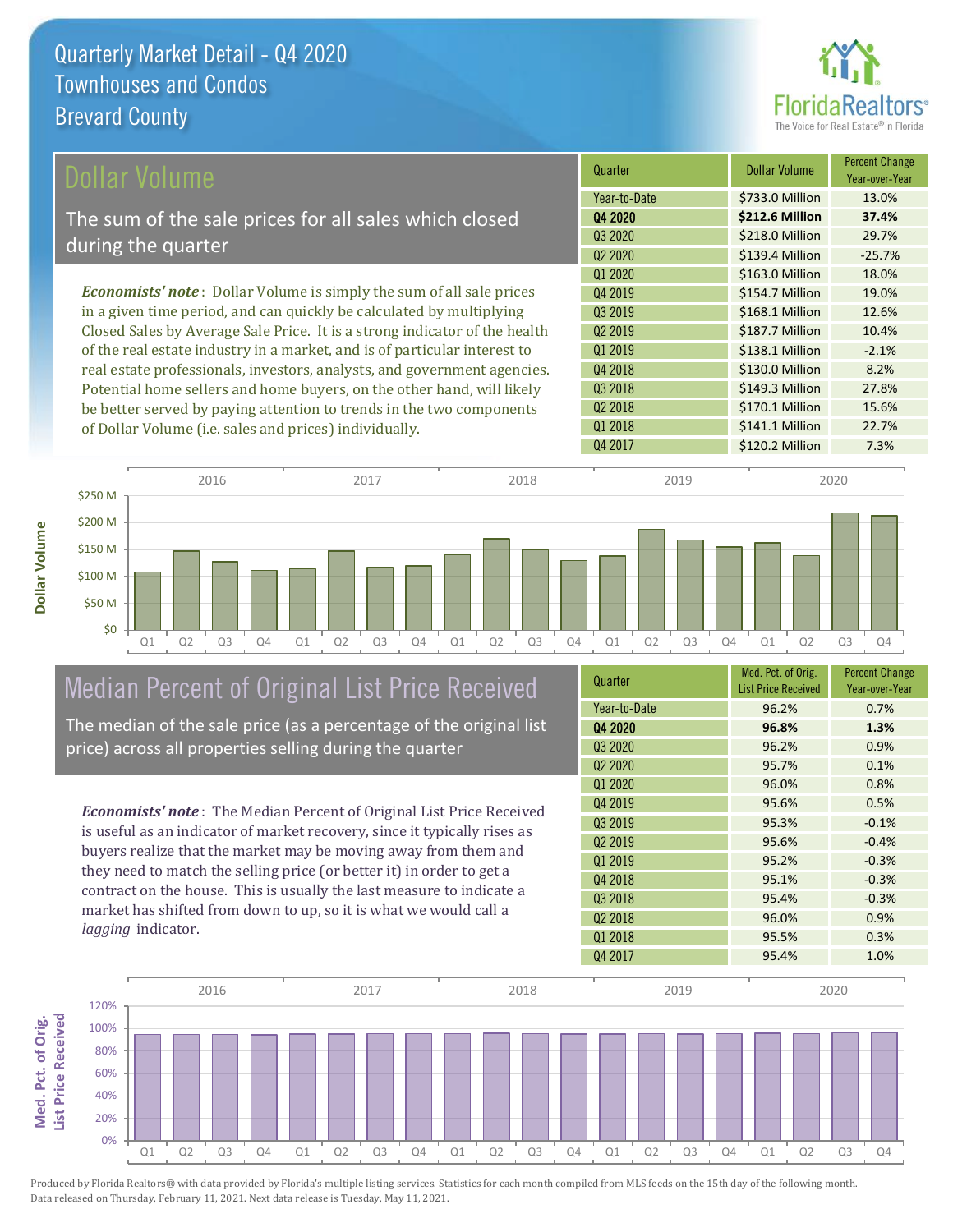

## Median Time to Contract

The median number of days between the listing date and contract date for all Closed Sales during the quarter

*Economists' note* : Like Time to Sale, Time to Contract is a measure of the length of the home selling process calculated for sales which closed during the quarter. The difference is that Time to Contract measures the number of days between the initial listing of a property and the signing of the contract which eventually led to the closing of the sale. When the gap between Median Time to Contract and Median Time to Sale grows, it is usually a sign of longer closing times and/or declining numbers of cash sales.





#### Median Time to Sale

**Median Time to** 

**Median Time to** 

The median number of days between the listing date and closing date for all Closed Sales during the quarter

*Economists' note* : Time to Sale is a measure of the length of the home selling process, calculated as the number of days between the initial listing of a property and the closing of the sale. *Median* Time to Sale is the amount of time the "middle" property selling this month was on the market. That is, 50% of homes selling this month took *less* time to sell, and 50% of homes took *more* time to sell. Median Time to Sale gives a more accurate picture than Average Time to Sale, which can be skewed upward by small numbers of properties taking an abnormally long time to sell.

| Quarter             | <b>Median Time to Sale</b> | <b>Percent Change</b><br>Year-over-Year |
|---------------------|----------------------------|-----------------------------------------|
| Year-to-Date        | 70 Days                    | $-12.5%$                                |
| Q4 2020             | 61 Days                    | $-22.8%$                                |
| Q3 2020             | 72 Days                    | $-15.3%$                                |
| Q <sub>2</sub> 2020 | 75 Days                    | $-3.8%$                                 |
| Q1 2020             | 77 Days                    | $-2.5%$                                 |
| Q4 2019             | 79 Days                    | 14.5%                                   |
| Q3 2019             | 85 Days                    | 28.8%                                   |
| Q <sub>2</sub> 2019 | 78 Days                    | 18.2%                                   |
| Q1 2019             | 79 Days                    | 14.5%                                   |
| Q4 2018             | 69 Days                    | $-8.0%$                                 |
| Q3 2018             | 66 Days                    | $-5.7%$                                 |
| Q <sub>2</sub> 2018 | 66 Days                    | $-2.9%$                                 |
| Q1 2018             | 69 Days                    | $-1.4%$                                 |
| Q4 2017             | 75 Days                    | 4.2%                                    |

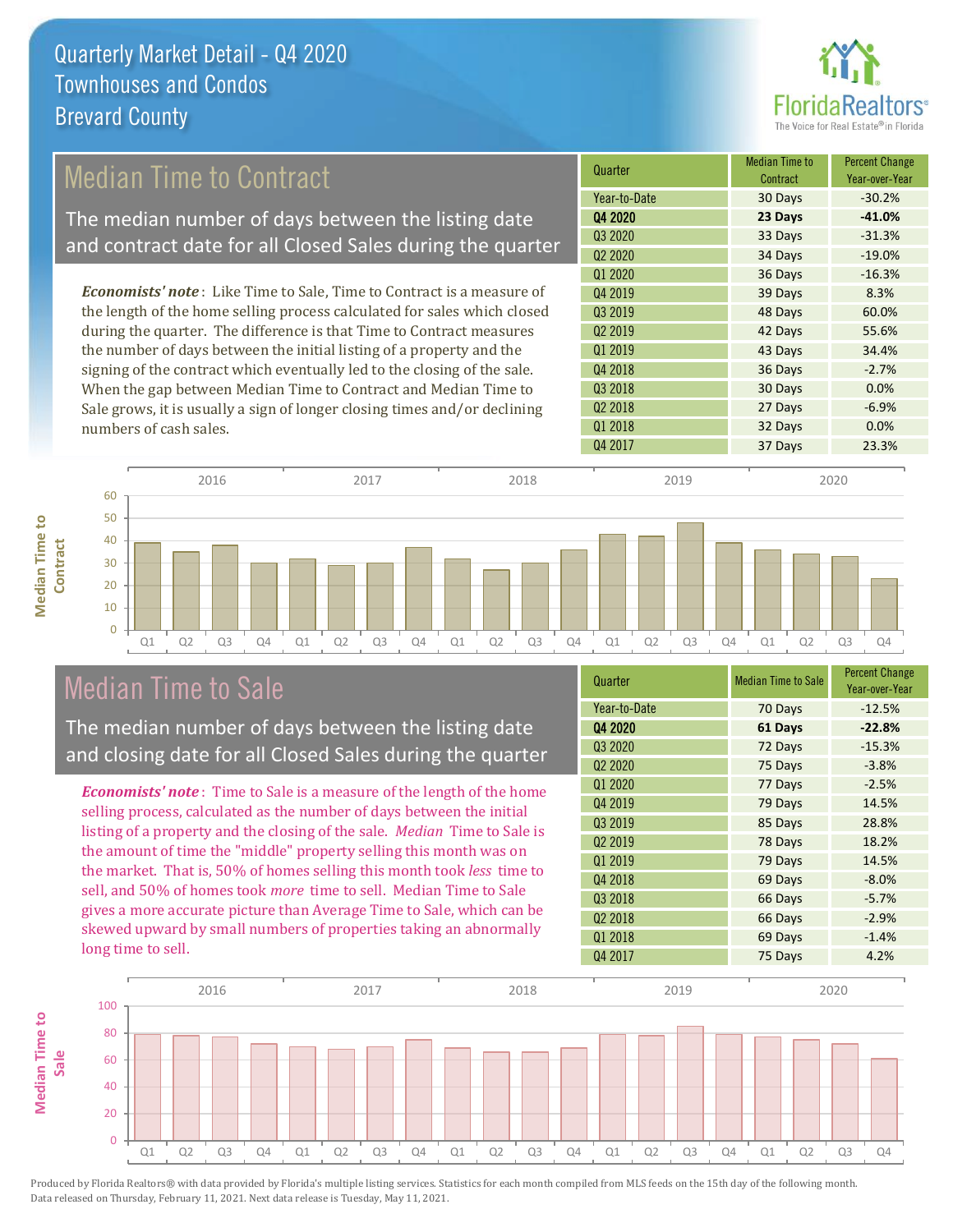

| <b>New Pending Sales</b>                                                      | Quarter             | <b>New Pending Sales</b> | <b>Percent Change</b><br>Year-over-Year |
|-------------------------------------------------------------------------------|---------------------|--------------------------|-----------------------------------------|
|                                                                               | Year-to-Date        | 3,211                    | 3.1%                                    |
| The number of listed properties that went under                               | Q4 2020             | 769                      | 11.6%                                   |
|                                                                               | Q3 2020             | 900                      | 16.1%                                   |
| contract during the quarter                                                   | Q <sub>2</sub> 2020 | 756                      | $-10.6%$                                |
|                                                                               | 01 2020             | 786                      | $-2.2%$                                 |
| <b>Economists' note:</b> Because of the typical length of time it takes for a | Q4 2019             | 689                      | 23.0%                                   |
| sale to close, economists consider Pending Sales to be a decent               | Q3 2019             | 775                      | 5.6%                                    |
| indicator of potential future Closed Sales. It is important to bear in        | Q <sub>2</sub> 2019 | 846                      | 1.6%                                    |
| mind, however, that not all Pending Sales will be closed successfully.        | Q1 2019             | 804                      | $-11.5%$                                |
| So, the effectiveness of Pending Sales as a future indicator of Closed        | Q4 2018             | 560                      | $-10.8%$                                |
| Sales is susceptible to changes in market conditions such as the              | Q3 2018             | 734                      | 10.0%                                   |
| availability of financing for homebuyers and the inventory of                 | Q <sub>2</sub> 2018 | 833                      | 2.8%                                    |
| distressed properties for sale.                                               | Q1 2018             | 908                      | 12.8%                                   |



# New Listings

**New Listings**

**Pending Sales**

Pending Sales

The number of properties put onto the market during the quarter

*Economists' note* : New Listings tend to rise in delayed response to increasing prices, so they are often seen as a lagging indicator of market health. As prices rise, potential sellers raise their estimations of value—and in the most recent cycle, rising prices have freed up many potential sellers who were previously underwater on their mortgages. Note that in our calculations, we take care to not include properties that were recently taken off the market and quickly relisted, since these are not really *new* listings.

| Quarter                         | <b>New Listings</b> | <b>Percent Change</b><br>Year-over-Year |
|---------------------------------|---------------------|-----------------------------------------|
| Year-to-Date                    | 3,374               | $-6.1%$                                 |
| 04 2020                         | 807                 | $-3.4%$                                 |
| Q3 2020                         | 865                 | 10.5%                                   |
| Q <sub>2</sub> 20 <sub>20</sub> | 763                 | $-21.9%$                                |
| Q1 2020                         | 939                 | $-5.8%$                                 |
| Q4 2019                         | 835                 | 8.2%                                    |
| Q3 2019                         | 783                 | $-11.1%$                                |
| Q <sub>2</sub> 2019             | 977                 | 1.2%                                    |
| Q1 2019                         | 997                 | $-6.8%$                                 |
| Q4 2018                         | 772                 | 5.5%                                    |
| Q3 2018                         | 881                 | 15.0%                                   |
| Q2 2018                         | 965                 | 7.8%                                    |
| 01 2018                         | 1,070               | 11.2%                                   |
| Q4 2017                         | 732                 | 3.8%                                    |

Q4 2017 628 10.0%

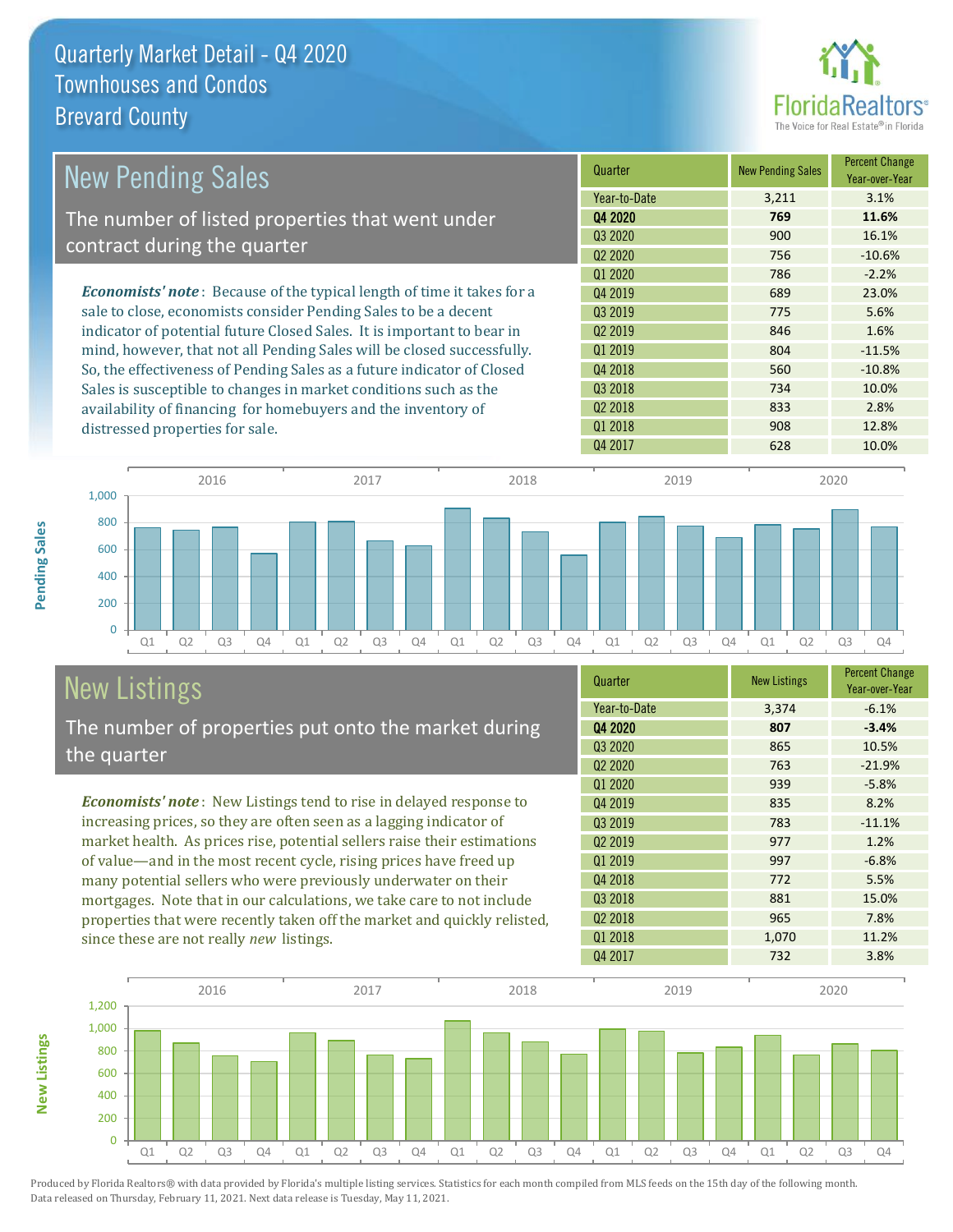

| Inventory (Active Listings)                                                  | Quarter                         | Inventory | <b>Percent Change</b><br>Year-over-Year |
|------------------------------------------------------------------------------|---------------------------------|-----------|-----------------------------------------|
|                                                                              | <b>YTD (Monthly Avg)</b>        | 697       | $-19.8%$                                |
| The number of property listings active at the end of                         | 04 2020                         | 552       | $-28.0%$                                |
| the quarter                                                                  | 03 2020                         | 584       | $-26.7%$                                |
|                                                                              | Q <sub>2</sub> 20 <sub>20</sub> | 689       | $-22.4%$                                |
|                                                                              | Q1 2020                         | 852       | $-8.5%$                                 |
| <b>Economists' note</b> : There are a number of ways to define and calculate | Q4 2019                         | 767       | $-15.2%$                                |
| Inventory. Our method is to simply count the number of active listings       | Q3 2019                         | 797       | $-2.7%$                                 |
| on the last day of the quarter, and hold this number to compare with         | Q <sub>2</sub> 2019             | 888       | 14.6%                                   |
| the same quarter the following year. Inventory rises when New                | Q1 2019                         | 931       | 18.3%                                   |
| Listings are outpacing the number of listings that go off-market             | Q4 2018                         | 904       | 23.8%                                   |
| (regardless of whether they actually sell). Likewise, it falls when New      | Q3 2018                         | 819       | 10.8%                                   |

Q1 Q2 Q3 Q4 Q1 Q2 Q3 Q4 Q1 Q2 Q3 Q4 Q1 Q2 Q3 Q4 Q1 Q2 Q3 Q4 0 200 400 600 800 1,000 2016 2017 2018 2019 2020

## Months Supply of Inventory

An estimate of the number of months it will take to deplete the current Inventory given recent sales rates

Listings aren't keeping up with the rate at which homes are going off-

*Economists' note* : MSI is a useful indicator of market conditions. The benchmark for a balanced market (favoring neither buyer nor seller) is 5.5 months of inventory. Anything higher is traditionally a buyers' market, and anything lower is a sellers' market. There is no single accepted way of calculating MSI. A common method is to divide current Inventory by the most recent month's Closed Sales count, but this count is a usually poor predictor of future Closed Sales due to seasonal cycles. To eliminate seasonal effects, we use the 12-month average of monthly Closed Sales instead.

| Quarter                  | <b>Months Supply</b> | <b>Percent Change</b><br>Year-over-Year |
|--------------------------|----------------------|-----------------------------------------|
| <b>YTD (Monthly Avg)</b> | 3.0                  | $-21.1%$                                |
| 04 2020                  | 2.3                  | $-28.1%$                                |
| Q3 2020                  | 2.5                  | $-26.5%$                                |
| Q <sub>2</sub> 2020      | 3.1                  | $-20.5%$                                |
| 01 2020                  | 3.5                  | $-14.6%$                                |
| Q4 2019                  | 3.2                  | $-15.8%$                                |
| Q3 2019                  | 3.4                  | $-2.9%$                                 |
| Q <sub>2</sub> 2019      | 3.9                  | 14.7%                                   |
| Q1 2019                  | 4.1                  | 17.1%                                   |
| Q4 2018                  | 3.8                  | 15.2%                                   |
| Q3 2018                  | 3.5                  | 2.9%                                    |
| Q <sub>2</sub> 2018      | 3.4                  | $-2.9%$                                 |
| 01 2018                  | 3.5                  | $-2.8%$                                 |
| Q4 2017                  | 3.3                  | $-8.3%$                                 |

Q4 2017 **730** -6.9%

Q2 2018 775 0.8% Q1 2018 **2018 787 2.1%** 



Produced by Florida Realtors® with data provided by Florida's multiple listing services. Statistics for each month compiled from MLS feeds on the 15th day of the following month. Data released on Thursday, February 11, 2021. Next data release is Tuesday, May 11, 2021.

market.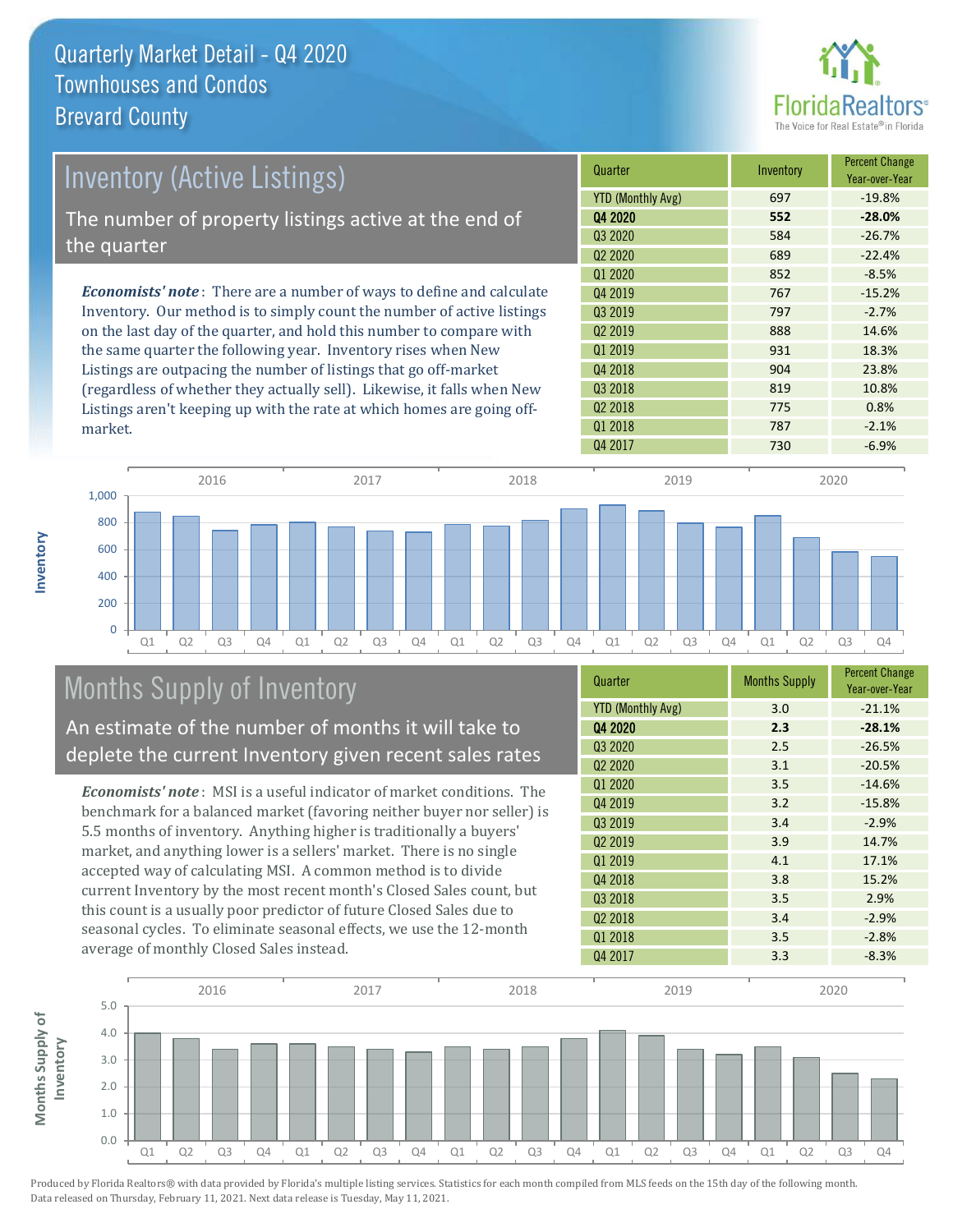

# Closed Sales by Sale Price

The number of sales transactions which closed during the quarter

*Economists' note:* Closed Sales are one of the simplest—yet most important—indicators for the residential real estate market. When comparing Closed Sales across markets of different sizes, we recommend comparing the percent changes in sales rather than the number of sales. Closed Sales (and many other market metrics) are affected by seasonal cycles, so actual trends are more accurately represented by year-over-year changes (i.e. comparing a quarter's sales to the amount of sales in the same quarter in the previous year), rather than changes from one quarter to the next.

| <b>Sale Price</b>     | <b>Closed Sales</b> | <b>Percent Change</b><br>Year-over-Year |
|-----------------------|---------------------|-----------------------------------------|
| Less than \$50,000    | 3                   | $-25.0%$                                |
| $$50,000 - $99,999$   | 61                  | $-39.6%$                                |
| $$100,000 - $149,999$ | 135                 | 0.0%                                    |
| $$150,000 - $199,999$ | 138                 | 9.5%                                    |
| \$200,000 - \$249,999 | 96                  | $-7.7%$                                 |
| \$250,000 - \$299,999 | 93                  | 52.5%                                   |
| \$300,000 - \$399,999 | 124                 | 65.3%                                   |
| \$400,000 - \$599,999 | 89                  | 58.9%                                   |
| \$600,000 - \$999,999 | 41                  | 115.8%                                  |
| \$1,000,000 or more   | 4                   | 300.0%                                  |



#### Median Time to Contract by Sale Price The median number of days between the listing date and contract date for all Closed Sales during the quarter

*Economists' note* : Like Time to Sale, Time to Contract is a measure of the length of the home selling process calculated for sales which closed during the quarter. The difference is that Time to Contract measures the number of days between the initial listing of a property and the signing of the contract which eventually led to the closing of the sale. When the gap between Median Time to Contract and Median Time to Sale grows, it is usually a sign of longer closing times and/or declining numbers of cash sales.

| <b>Sale Price</b>     | Median Time to<br>Contract | <b>Percent Change</b><br>Year-over-Year |
|-----------------------|----------------------------|-----------------------------------------|
| Less than \$50,000    | 6 Days                     | $-84.6%$                                |
| $$50,000 - $99,999$   | 19 Days                    | $-20.8%$                                |
| $$100,000 - $149,999$ | 13 Days                    | $-59.4%$                                |
| $$150,000 - $199,999$ | 13 Days                    | $-62.9%$                                |
| \$200,000 - \$249,999 | 11 Days                    | $-59.3%$                                |
| \$250,000 - \$299,999 | 33 Days                    | $-53.5%$                                |
| \$300,000 - \$399,999 | 56 Days                    | $-24.3%$                                |
| \$400,000 - \$599,999 | 40 Days                    | $-43.7%$                                |
| \$600,000 - \$999,999 | 20 Days                    | $-82.6%$                                |
| \$1,000,000 or more   | 14 Days                    | $-61.1%$                                |



**Median Time to Contract**

**Median Time to Contract**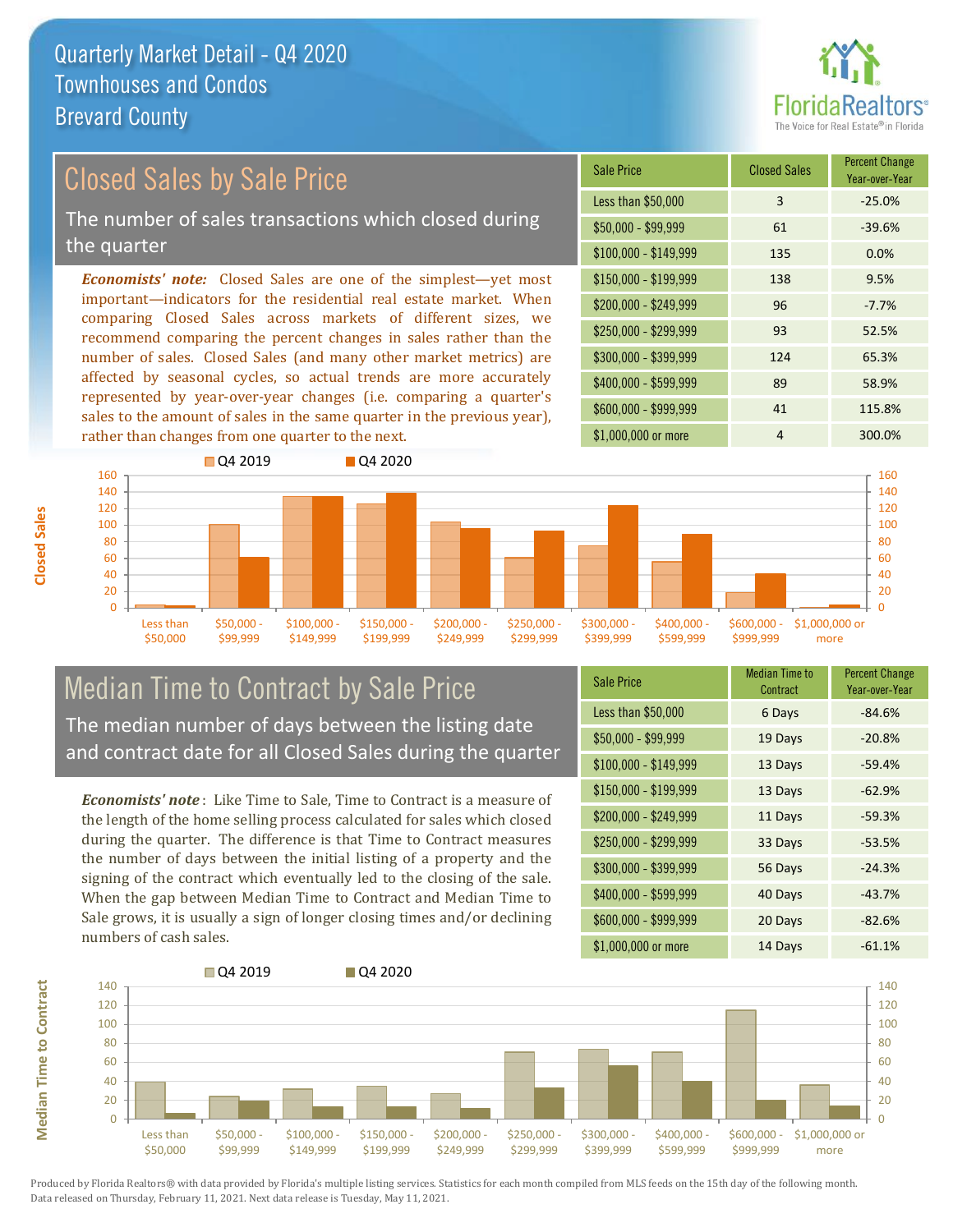

## New Listings by Initial Listing Price

The number of properties put onto the market during the quarter

*Economists' note:* New Listings tend to rise in delayed response to increasing prices, so they are often seen as a lagging indicator of market health. As prices rise, potential sellers raise their estimations of value—and in the most recent cycle, rising prices have freed up many potential sellers who were previously underwater on their mortgages. Note that in our calculations, we take care to not include properties that were recently taken off the market and quickly relisted, since these are not really *new* listings.





#### Inventory by Current Listing Price The number of property listings active at the end of the quarter

*Economists' note* : There are a number of ways to define and calculate Inventory. Our method is to simply count the number of active listings on the last day of the quarter, and hold this number to compare with the same quarter the following year. Inventory rises when New Listings are outpacing the number of listings that go off-market (regardless of whether they actually sell). Likewise, it falls when New Listings aren't keeping up with the rate at which homes are going offmarket.

| <b>Current Listing Price</b> | Inventory | <b>Percent Change</b><br>Year-over-Year |
|------------------------------|-----------|-----------------------------------------|
| Less than \$50,000           | 0         | N/A                                     |
| $$50,000 - $99,999$          | 30        | $-37.5%$                                |
| $$100,000 - $149,999$        | 66        | $-34.7%$                                |
| $$150,000 - $199,999$        | 69        | $-33.0%$                                |
| \$200,000 - \$249,999        | 57        | $-13.6%$                                |
| \$250,000 - \$299,999        | 51        | $-34.6%$                                |
| \$300,000 - \$399,999        | 121       | $-5.5%$                                 |
| \$400,000 - \$599,999        | 89        | $-37.8%$                                |
| \$600,000 - \$999,999        | 41        | $-43.1%$                                |
| \$1,000,000 or more          | 28        | 0.0%                                    |



Produced by Florida Realtors® with data provided by Florida's multiple listing services. Statistics for each month compiled from MLS feeds on the 15th day of the following month. Data released on Thursday, February 11, 2021. Next data release is Tuesday, May 11, 2021.

**Inventory**